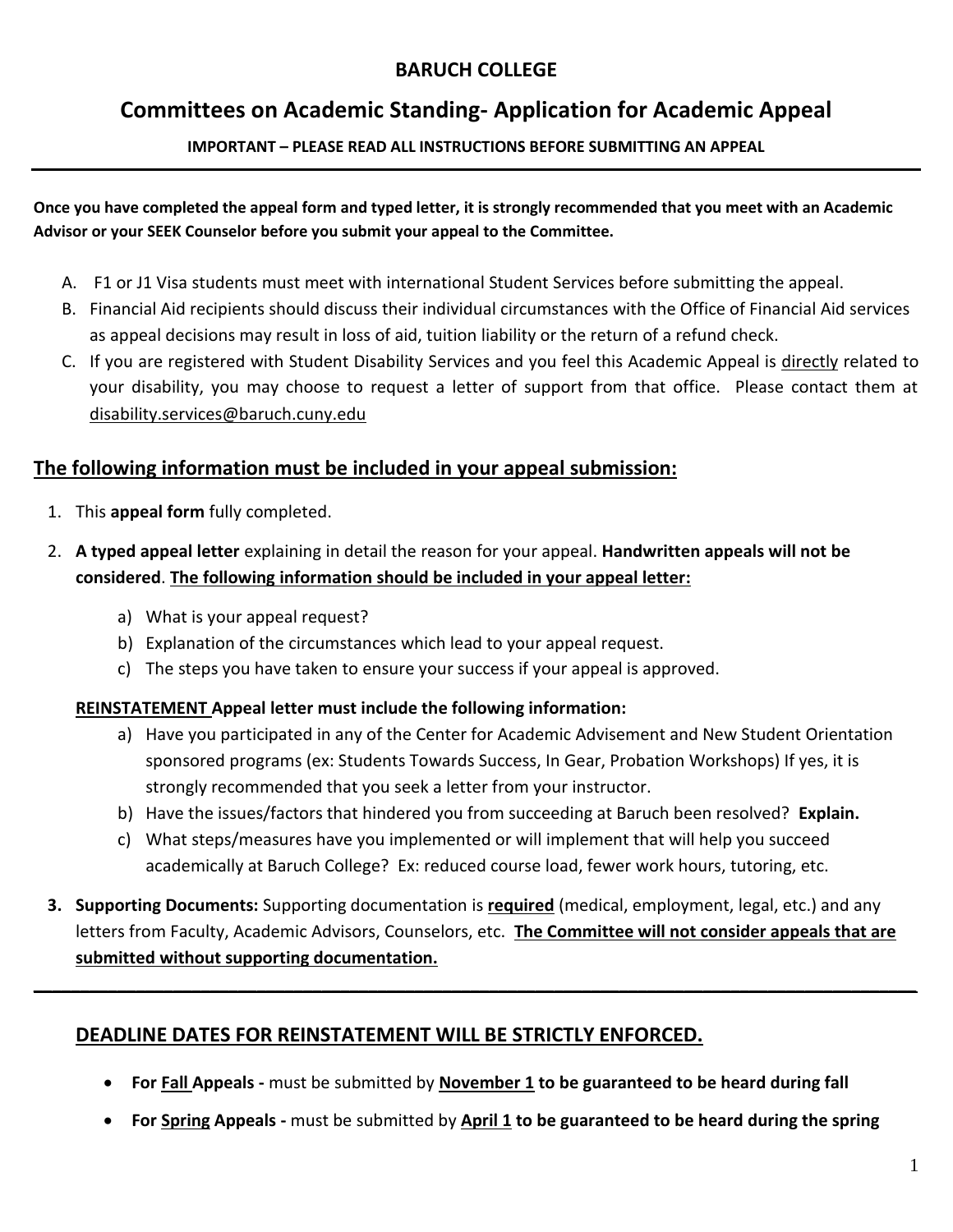## **Appeal Submission Check-List**

For any appeal to be considered the following must be submitted:

- **Fully Completed Appeal Form**
- **Typed Appeal Letter**
- $\checkmark$  Supporting Documentation

Be sure to include your name on each document submitted to the committee.

**It is strongly recommended that you meet with an Academic Advisor in The Center for Academic Advisement and New Student Orientation or your SEEK Counselor in the SEEK Office before you submit your appeal to the Committee.**

### **Important information for Reinstatement:**

### **DEADLINE DATES FOR REINSTATEMENT WILL BE STRICTLY ENFORCED.**

- All appeals must be submitted by **April 1** to be guaranteed to be heard during the spring semester
- Alll appeals must be submitted by **November 1 to be guaranteed to be heard during the fall semester**
- If you have taken courses at another institution after your dismissal from Baruch College, you must include a **copy of your transcript** containing those courses.

## **Please submit your appeal to the school in which you have officially declared your major:**

| <b>Zicklin School of Business:</b><br>ZicklinUGAppeals@baruch.cuny.edu | <b>Weissman School of Arts &amp; Sciences:</b><br>One Baruch Way, 8 <sup>th</sup> floor, Room B8-265<br>Tel: 646-312-3890    Fax: 646-312-3891 |  |
|------------------------------------------------------------------------|------------------------------------------------------------------------------------------------------------------------------------------------|--|
| <b>Marxe School of Public and International Affairs</b>                | If not officially in any of the schools listed:                                                                                                |  |
| 135 East 22 <sup>nd</sup> Street, Room 901                             | <b>Office of Undergraduate Advisement</b>                                                                                                      |  |
| Tel: 646-660-6700    Fax: 646-660-6701                                 | & Orientation:                                                                                                                                 |  |
|                                                                        | Email: Elaine.Cataletto@baruch.CUNY.edu                                                                                                        |  |

## **THE COLLEGE DOES NOT GUARANTEE APPROVAL OF DOCUMENTED APPEALS.**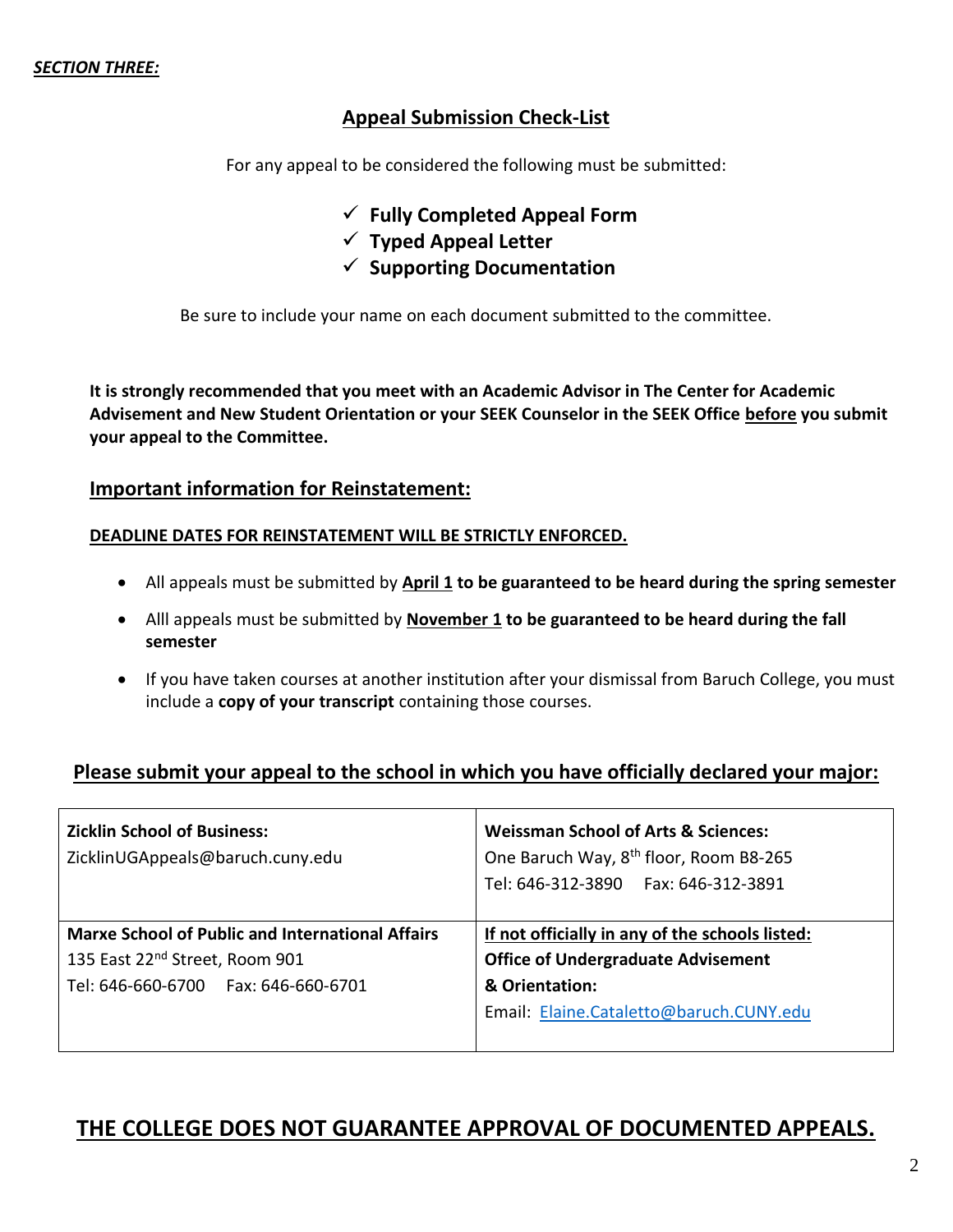### *SECTION ONE:*

#### **PERSONAL DATA**

Please type or print the following information.

| Name:                                 |                                                                                                                      |            |              | EMPLID: The contract of the contract of the contract of the contract of the contract of the contract of the contract of the contract of the contract of the contract of the contract of the contract of the contract of the co |
|---------------------------------------|----------------------------------------------------------------------------------------------------------------------|------------|--------------|--------------------------------------------------------------------------------------------------------------------------------------------------------------------------------------------------------------------------------|
| First Name                            | Middle Initial                                                                                                       | Last Name  |              |                                                                                                                                                                                                                                |
|                                       |                                                                                                                      |            |              |                                                                                                                                                                                                                                |
|                                       | <b>Address</b>                                                                                                       | City       | <b>State</b> | Zip Code                                                                                                                                                                                                                       |
| Tel:                                  | Evening                                                                                                              | Cell Phone |              | Day/Business                                                                                                                                                                                                                   |
|                                       |                                                                                                                      |            |              |                                                                                                                                                                                                                                |
|                                       | Baruch E-Mail: __________________________________@baruchmail.cuny.edu (This is how you will be contacted)            |            |              |                                                                                                                                                                                                                                |
|                                       | *Appeals regarding Pathways must be submitted online: baruch.cuny.edu/genedreqs/pathwaysatbaruch/PathwaysAppeals.htm |            |              |                                                                                                                                                                                                                                |
|                                       | PLEASE CHECK THE APPROPRIATE BOX. I AM APPEALING TO:                                                                 |            |              |                                                                                                                                                                                                                                |
| $\bigcirc$ Zicklin School of Business |                                                                                                                      |            |              |                                                                                                                                                                                                                                |
|                                       | Weissman School of Arts and Sciences                                                                                 |            |              |                                                                                                                                                                                                                                |
|                                       | Marxe School of Public and International Affairs                                                                     |            |              |                                                                                                                                                                                                                                |
|                                       | $\bigcirc$ College -Undecided/Not Officially in a Major                                                              |            |              |                                                                                                                                                                                                                                |
|                                       | ARE YOU A CANDIDATE FOR GRADUATION? VES                                                                              | <b>NO</b>  |              |                                                                                                                                                                                                                                |
|                                       |                                                                                                                      |            |              |                                                                                                                                                                                                                                |
| <b>TYPE OF APPEAL: Please check</b>   |                                                                                                                      |            |              |                                                                                                                                                                                                                                |
| RETROACTIVE WITHDRAWAL                |                                                                                                                      |            |              |                                                                                                                                                                                                                                |
|                                       | $\bigcirc$ PERMISSION TO DROP A COURSE AFTER THE DEADLINE DATE (current semester)                                    |            |              |                                                                                                                                                                                                                                |
|                                       | <b>EXTENSION TO COMPLETE COURSE WORK</b>                                                                             |            |              |                                                                                                                                                                                                                                |
| O TOTAL RESIGNATION                   |                                                                                                                      |            |              |                                                                                                                                                                                                                                |
|                                       |                                                                                                                      |            |              | $\bigcirc$ REINSTATEMENT (must be submitted by April 1 <sup>st</sup> for Fall reinstatement and by November 1 <sup>st</sup> for Spring reinstatement)                                                                          |
| $\bigcirc$ 3-TIME REPEAT OF A COURSE  |                                                                                                                      |            |              |                                                                                                                                                                                                                                |
|                                       |                                                                                                                      |            |              | CURRICULAR ADJUSTMENT (substitution or waiver: include course description, syllabus, explain how the courses are similar in a                                                                                                  |
| typed letter)                         |                                                                                                                      |            |              |                                                                                                                                                                                                                                |

**See additional information needed based on the type of appeal in Sections Two and Three**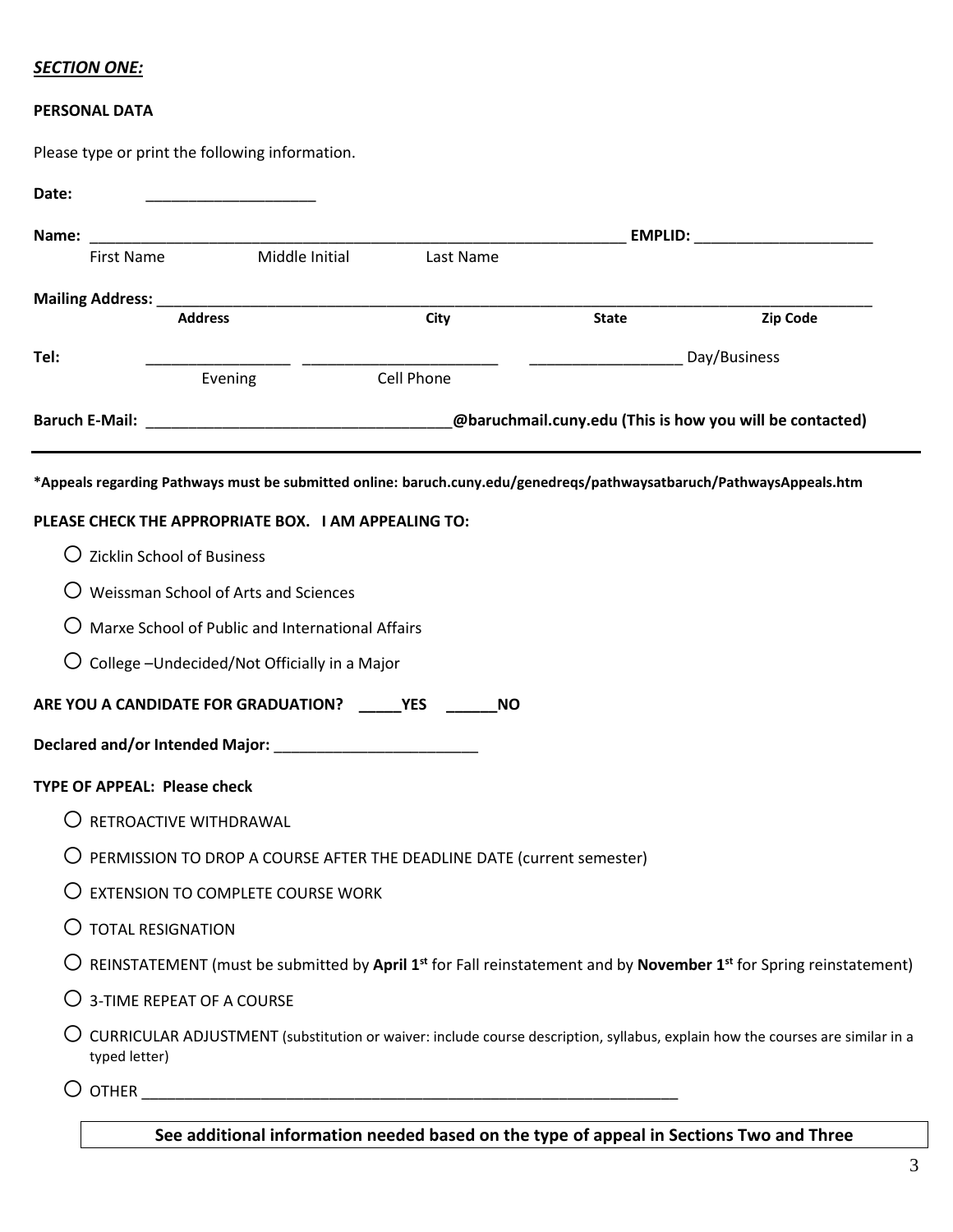#### *SECTION TWO:*

|  |  | $\Box$ RETROACTIVE WITHDRAWAL: COMPLETE THE FOLLOWING FOR EACH WITHDRAWAL REQUESTED. |
|--|--|--------------------------------------------------------------------------------------|
|--|--|--------------------------------------------------------------------------------------|

1. Complete **Attachment A** and submit with your **typed** appeal.

Course number: <br>
Semester / year course completed:

Course number:  $\Box$  Semester / year course completed:

Course number: <br>
Semester / year course completed:

#### **PERMISSION TO DROP A COURSE(S) AFTER THE DEADLINE DATE: COMPLETE THE FOLLOWING FOR EACH COURSE.**

**\_\_\_\_\_\_\_\_\_\_\_\_\_\_\_\_\_\_\_\_\_\_\_\_\_\_\_\_\_\_\_\_\_\_\_\_\_\_\_\_\_\_\_\_\_\_\_\_\_\_\_\_\_\_\_\_\_\_\_\_\_\_\_\_\_\_\_\_\_\_\_\_\_\_\_\_\_\_\_\_\_\_\_\_\_\_\_\_\_\_\_\_\_\_\_\_\_\_\_\_\_\_\_**

1. Complete **Attachment A** and submit with your **typed** appeal.

Course number: \_\_\_\_\_\_\_\_\_\_\_\_\_\_\_\_\_\_\_\_ Semester / year course completed: \_\_\_\_\_\_\_\_\_\_\_

Course number: \_\_\_\_\_\_\_\_\_\_\_\_\_\_\_\_\_\_\_\_\_\_\_\_\_\_\_\_Semester / year course completed: \_\_\_\_\_\_\_\_\_\_

Course number: \_\_\_\_\_\_\_\_\_\_\_\_\_\_\_\_\_\_\_\_\_\_\_\_\_\_\_\_Semester / year course completed: \_\_\_\_\_\_\_\_\_\_

#### **EXTENSION TO COMPLETE COURSE WORK.**

1. Complete **Attachment B** and submit with your **typed** appeal.

2. Indicate the course(s) for which you are requesting an extension

Course number: \_\_\_\_\_\_\_\_\_\_\_\_\_\_\_\_\_\_\_\_\_\_\_\_\_\_\_\_\_\_\_\_Semester / year: \_\_\_\_\_\_\_\_\_\_\_\_\_\_\_\_

Course number: example of the Semester / year:  $\sim$  Semester / year:

#### **TOTAL RESIGNATION (DROPPING ALL COURSES) AFTER THE DEADLINE DATE:**

| Please indicate the Semester/Year requesting to receive "W" grades: |                            |
|---------------------------------------------------------------------|----------------------------|
| Semester / year completed:                                          | Semester / year completed: |
| Semester / year completed:                                          | Semester / year completed: |
|                                                                     |                            |

**\_\_\_\_\_\_\_\_\_\_\_\_\_\_\_\_\_\_\_\_\_\_\_\_\_\_\_\_\_\_\_\_\_\_\_\_\_\_\_\_\_\_\_\_\_\_\_\_\_\_\_\_\_\_\_\_\_\_\_\_\_\_\_\_\_\_\_\_\_\_\_\_\_\_\_\_\_\_\_\_\_\_\_\_\_\_\_\_\_\_\_\_\_\_\_\_\_\_\_\_\_\_\_\_\_\_\_\_\_\_\_\_\_\_**

**You are required to submit copies of all your supporting documentation (medical, employment, etc.) for each semester you are requesting grade changes to 'W" Total Resignations.**

#### **REINSTATEMENT**

**REINSTATEMENT APPLICATIONS TO BEGIN CLASSES IN THE FALL SEMESTER ARE DUE: April 1 REINSTATEMENT APPLICATIONS TO BEGIN CLASSES IN THE SPRING SEMESTER ARE DUE: November 1**

1. If you are reinstated, which school (major) will you pursue? (*Circle one)* Business /Arts and Sciences/ Public Affairs

**\_\_\_\_\_\_\_\_\_\_\_\_\_\_\_\_\_\_\_\_\_\_\_\_\_\_\_\_\_\_\_\_\_\_\_\_\_\_\_\_\_\_\_\_\_\_\_\_\_\_\_\_\_\_\_\_\_\_\_\_\_\_\_\_\_\_\_\_\_\_\_\_\_\_\_\_\_\_\_\_\_\_\_\_\_\_\_\_\_\_\_\_\_\_\_\_\_\_\_\_\_\_\_\_\_\_\_\_\_\_\_\_\_ \_\_\_\_\_\_\_\_\_\_\_\_\_\_\_\_\_\_\_\_\_\_\_\_\_\_\_\_\_\_\_\_\_\_\_\_\_\_\_\_\_\_\_\_\_\_\_\_\_\_\_\_\_\_\_\_\_\_\_\_\_\_\_\_\_\_\_\_\_\_\_\_\_\_\_\_\_\_\_\_\_\_\_\_\_\_\_\_\_\_\_\_\_\_\_\_\_\_\_\_\_\_\_\_\_\_\_\_\_\_\_\_\_**

2. Have you taken any courses at another institution after your dismissal from Baruch College? **YES NO** If yes, include a copy of your transcript containing those courses.

**\_\_\_\_\_\_\_\_\_\_\_\_\_\_\_\_\_\_\_\_\_\_\_\_\_\_\_\_\_\_\_\_\_\_\_\_\_\_\_\_\_\_\_\_\_\_\_\_\_\_\_\_\_\_\_\_\_\_\_\_\_\_\_\_\_\_\_\_\_\_\_\_\_\_\_\_\_\_\_\_\_\_\_\_\_\_\_\_\_\_\_\_\_\_\_\_\_\_\_\_\_\_\_\_**

#### **OTHER – INDICATE YOUR REQUEST (APPEAL).**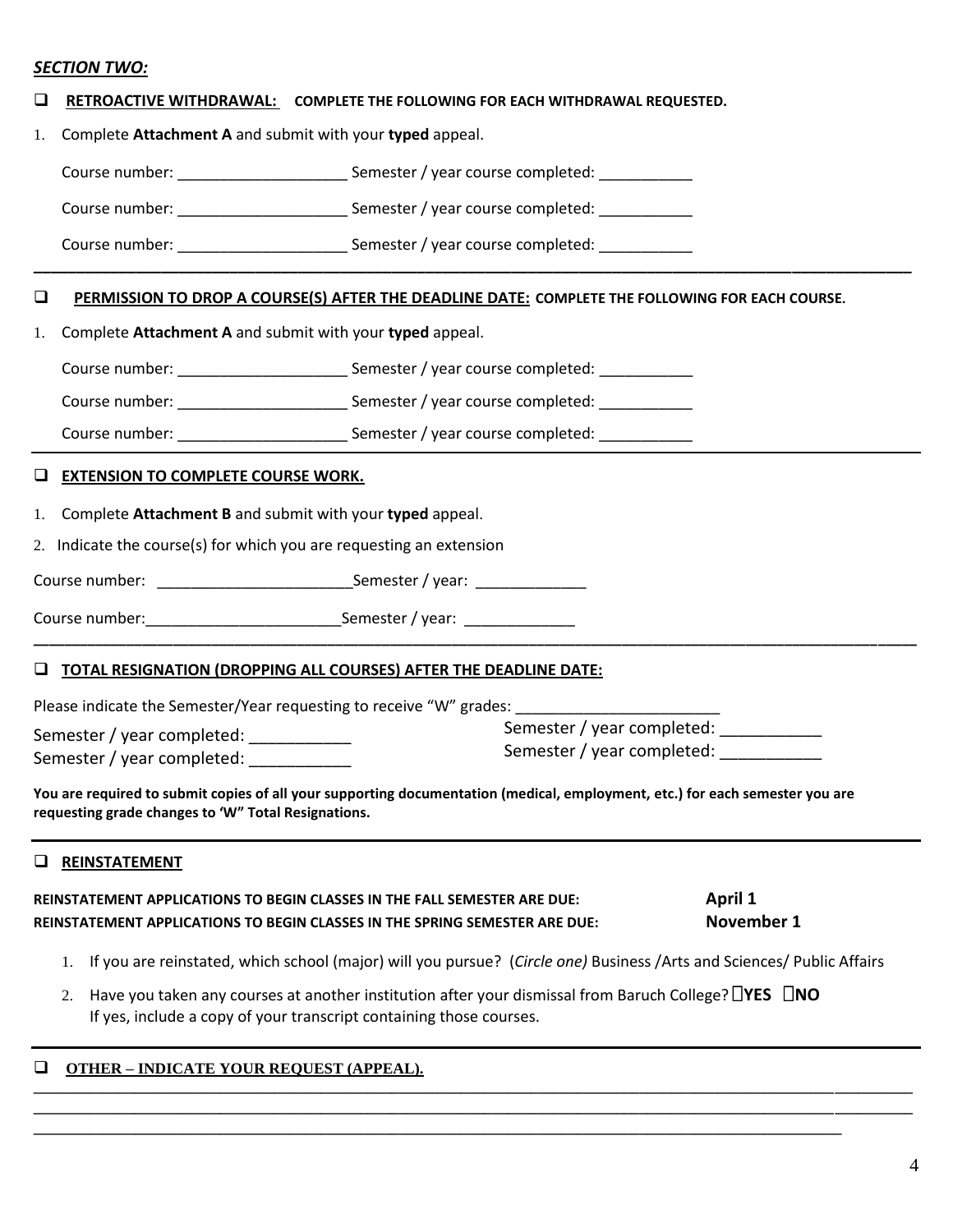## **ATTACHMENT A**

| RECOMMENDATIONS FOR THE COMMITTEES ON ACADEMIC STANDING                               |
|---------------------------------------------------------------------------------------|
| (For Student Initiated Change of Grade and Withdrawal after Deadline)                 |
| Student: This form must be completed by FACULTY and submitted along with your appeal. |
|                                                                                       |

|                                                                                         |                                                                                    |                                                                                                                                                                | EMPLID: __________________________                                                                                                                                                                                                                                                                                                                                                                                                                                                                                                                                               |  |  |
|-----------------------------------------------------------------------------------------|------------------------------------------------------------------------------------|----------------------------------------------------------------------------------------------------------------------------------------------------------------|----------------------------------------------------------------------------------------------------------------------------------------------------------------------------------------------------------------------------------------------------------------------------------------------------------------------------------------------------------------------------------------------------------------------------------------------------------------------------------------------------------------------------------------------------------------------------------|--|--|
|                                                                                         |                                                                                    |                                                                                                                                                                |                                                                                                                                                                                                                                                                                                                                                                                                                                                                                                                                                                                  |  |  |
|                                                                                         |                                                                                    |                                                                                                                                                                |                                                                                                                                                                                                                                                                                                                                                                                                                                                                                                                                                                                  |  |  |
|                                                                                         |                                                                                    |                                                                                                                                                                |                                                                                                                                                                                                                                                                                                                                                                                                                                                                                                                                                                                  |  |  |
|                                                                                         |                                                                                    |                                                                                                                                                                |                                                                                                                                                                                                                                                                                                                                                                                                                                                                                                                                                                                  |  |  |
|                                                                                         |                                                                                    |                                                                                                                                                                |                                                                                                                                                                                                                                                                                                                                                                                                                                                                                                                                                                                  |  |  |
| Last date of attendance(must be completed by a faculty member): _________________<br>3. |                                                                                    |                                                                                                                                                                |                                                                                                                                                                                                                                                                                                                                                                                                                                                                                                                                                                                  |  |  |
|                                                                                         |                                                                                    |                                                                                                                                                                |                                                                                                                                                                                                                                                                                                                                                                                                                                                                                                                                                                                  |  |  |
|                                                                                         | Please indicate Dates & Grades for ALL: exams, mid-terms, quizzes or papers given? |                                                                                                                                                                |                                                                                                                                                                                                                                                                                                                                                                                                                                                                                                                                                                                  |  |  |
|                                                                                         |                                                                                    |                                                                                                                                                                |                                                                                                                                                                                                                                                                                                                                                                                                                                                                                                                                                                                  |  |  |
|                                                                                         |                                                                                    |                                                                                                                                                                |                                                                                                                                                                                                                                                                                                                                                                                                                                                                                                                                                                                  |  |  |
| Date:                                                                                   |                                                                                    |                                                                                                                                                                |                                                                                                                                                                                                                                                                                                                                                                                                                                                                                                                                                                                  |  |  |
|                                                                                         |                                                                                    |                                                                                                                                                                |                                                                                                                                                                                                                                                                                                                                                                                                                                                                                                                                                                                  |  |  |
|                                                                                         |                                                                                    |                                                                                                                                                                |                                                                                                                                                                                                                                                                                                                                                                                                                                                                                                                                                                                  |  |  |
|                                                                                         |                                                                                    |                                                                                                                                                                |                                                                                                                                                                                                                                                                                                                                                                                                                                                                                                                                                                                  |  |  |
|                                                                                         |                                                                                    |                                                                                                                                                                |                                                                                                                                                                                                                                                                                                                                                                                                                                                                                                                                                                                  |  |  |
|                                                                                         |                                                                                    |                                                                                                                                                                |                                                                                                                                                                                                                                                                                                                                                                                                                                                                                                                                                                                  |  |  |
|                                                                                         |                                                                                    |                                                                                                                                                                |                                                                                                                                                                                                                                                                                                                                                                                                                                                                                                                                                                                  |  |  |
|                                                                                         |                                                                                    |                                                                                                                                                                |                                                                                                                                                                                                                                                                                                                                                                                                                                                                                                                                                                                  |  |  |
|                                                                                         |                                                                                    |                                                                                                                                                                |                                                                                                                                                                                                                                                                                                                                                                                                                                                                                                                                                                                  |  |  |
|                                                                                         |                                                                                    |                                                                                                                                                                | Date $\_$                                                                                                                                                                                                                                                                                                                                                                                                                                                                                                                                                                        |  |  |
|                                                                                         |                                                                                    |                                                                                                                                                                | Date _____________                                                                                                                                                                                                                                                                                                                                                                                                                                                                                                                                                               |  |  |
|                                                                                         |                                                                                    |                                                                                                                                                                |                                                                                                                                                                                                                                                                                                                                                                                                                                                                                                                                                                                  |  |  |
|                                                                                         | Date:<br>Date:                                                                     | Please complete the following information:<br>Date: ________________<br>Date: _______________<br>Date: ______________<br>6. When was the "WU" grade Submitted: | Faculty: The above-named student has an appeal pending before a Committee on Academic Standing and is<br>requesting the following grade change From: To: To: To:<br>Grade: $\qquad \qquad \qquad \qquad$<br>Grade: _____________________<br>7. Please provide a detailed explanation for the assigned "WU" grade:<br>8. Please add any comments you have that might be helpful in supporting your recommendation:<br>Do you recommend the approval of this grade change?<br>*Please be aware that the Committee on Academic Standing may not comply with faculty recommendation. |  |  |

## **Note: Turn Over for Attachment B**